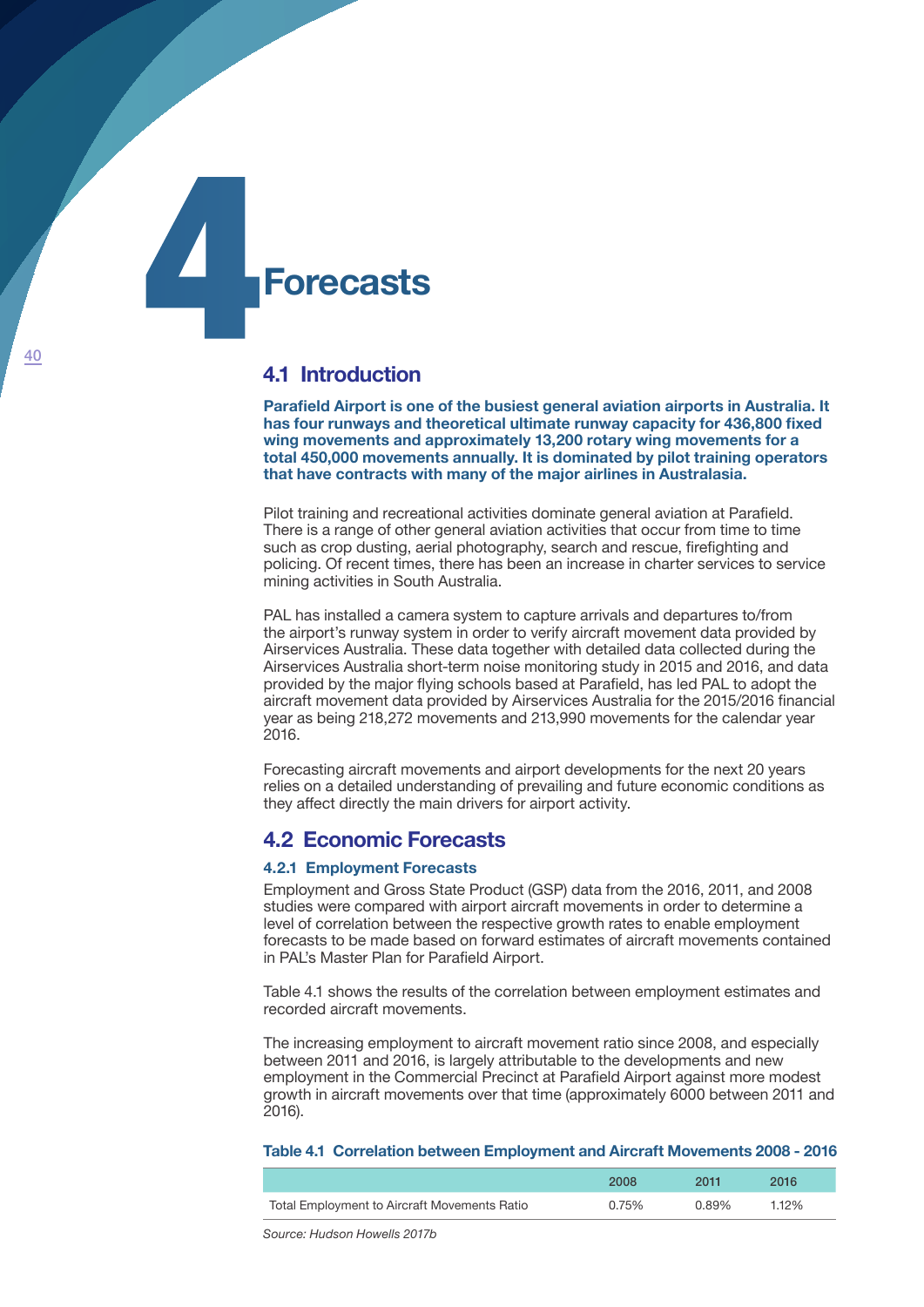A set of employment and GSP forecasts to 2036 has been constructed based on

- for the Airport Business Precinct correlation between 2015/16 direct employment/GSP to aircraft movement ratios and forecast aircraft movements as prepared for Parafield Airport by Tourism Futures International (2017) and summarised in Table 4.2;
- for the Enterprise Precinct direct employment and GSP estimates as per Hudson Howells *Enterprise Precinct Economic Impact Assessment Repor*t (2017b); and
- For the Commercial Precincts estimated space take-up to 2036 and the application of standard industry employment ratios. Estimated space take-up is detailed in Table 4.3.

The 2016 Airport Business Precinct direct employment to aircraft movements ratio (0.26%) is used for future

direct employment forecasts for the precinct. Similarly, the 2016 Airport Business Precinct GSP to aircraft movement ratio (0.04%) is used for future direct GSP forecasts for the precinct.

Forecast aircraft movements to 2036 have been used to construct 'expected case' and 'optimistic case' forecasts of precinct employment and GSP growth associated with the operations of Parafield Airport. These are shown in Tables 4.4 to 4.7.

It is important to note that the above expected and optimistic cases factor in the Tourism Futures International (2017) medium and high aircraft movement forecasts respectively for the Airport Business Precinct, with all other precinct employment and GSP forecasts remaining constant.

#### **Table 4.2 Forecast Aircraft Movements 2016 – 2036 (1000 movements)**

|            | 2016 | 2021 | 2026 | 2031 | 2036 |
|------------|------|------|------|------|------|
| Expected   | 214  | 242  | 273  | 305  | 336  |
| Optimistic | 214  | 258  | 310  | 368  | 432  |

*Source: Hudson Howells 2017b*

#### **Table 4.3 Estimated Space Take-Up by Precinct 2017 – 2036 (square metres)**

| Precinct                | $2017 - 2021$ | $2022 - 2026$ | 2027 - 2031 | $2032 - 2036$ |
|-------------------------|---------------|---------------|-------------|---------------|
| Commercial              | 30 000        | 3000          | 3000        | 3000          |
| Enterprise              | 81 000        | 74 500        | 17800       |               |
| <b>Airport Business</b> | 5000          | 5000          |             |               |
|                         |               |               |             |               |

*Source: Hudson Howells 2017b*

#### **Table 4.4 Forecast Jobs by Precinct – Expected Case - 2016 - 2036 (FTEs)**

| <b>Precinct</b>          | 2016 | 2021 | 2026 | 2031 | 2036 |
|--------------------------|------|------|------|------|------|
| <b>Airport Business</b>  | 569  | 643  | 735  | 818  | 900  |
| Commercial               | 792  | 867  | 887  | 915  | 950  |
| Enterprise               | 0    | 606  | 963  | 1082 | 1082 |
| <b>Total Direct Jobs</b> | 1361 | 2116 | 2585 | 2815 | 2932 |
| Induced Jobs             | 1084 | 1685 | 2060 | 2241 | 2335 |
| Total                    | 2445 | 3801 | 4645 | 5056 | 5266 |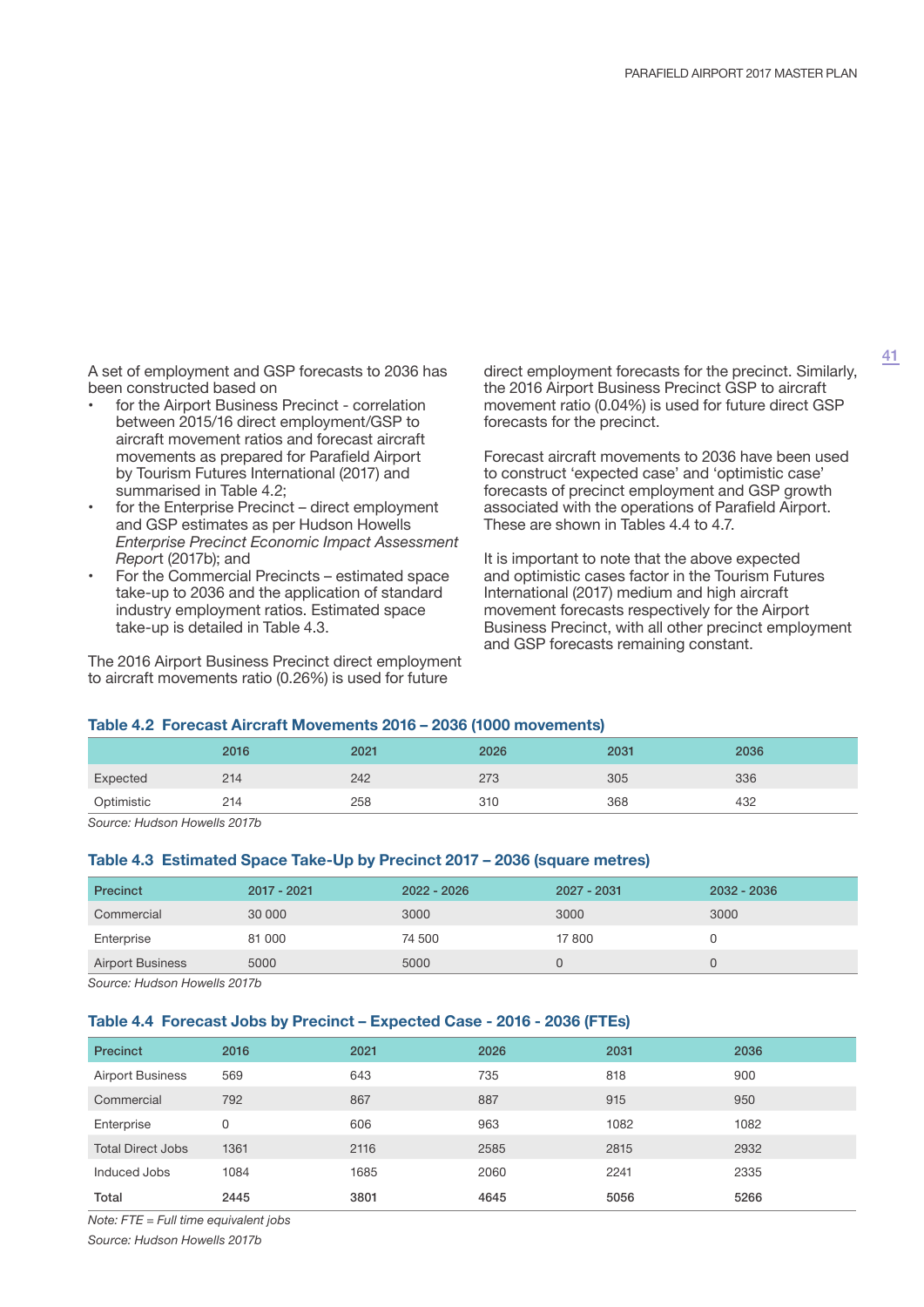4. Forecasts

## **Table 4.5 Forecast Jobs by Precinct – Optimistic Case - 2016 - 2036 (FTEs)**

| <b>Precinct</b>          | 2016 | 2021 | 2026 | 2031 | 2036 |
|--------------------------|------|------|------|------|------|
| <b>Airport Business</b>  | 569  | 643  | 830  | 981  | 1149 |
| Commercial               | 792  | 867  | 887  | 915  | 950  |
| Enterprise               | 0    | 606  | 963  | 1082 | 1082 |
| <b>Total Direct Jobs</b> | 1361 | 2156 | 2680 | 2978 | 3181 |
| Induced Jobs             | 1084 | 1717 | 2135 | 2372 | 2533 |
| Total                    | 2445 | 3874 | 4815 | 5349 | 5713 |

*Note: FTE = Full time equivalent jobs*

*Source: Hudson Howells 2017b*

## **Table 4.6 Forecast GSP by Precinct – Expected Case - 2016 - 2036 (\$m)**

| <b>Precinct</b>         | 2016   | 2021   | 2026   | 2031   | 2036   |
|-------------------------|--------|--------|--------|--------|--------|
| <b>Airport Business</b> | 85.10  | 95.60  | 109.03 | 121.38 | 133.70 |
| Commercial              | 51.00  | 94.56  | 97.56  | 101.41 | 106.12 |
| Enterprise              | 0.00   | 123.25 | 155.63 | 170.96 | 170.10 |
| <b>Total Direct GSP</b> | 136.10 | 313.41 | 362.24 | 393.77 | 409.96 |
| Induced GSP             | 126.70 | 291.76 | 337.22 | 366.57 | 381.65 |
| Total                   | 262.80 | 605.17 | 699.46 | 760.34 | 791.61 |

*Source: Hudson Howells 2017b*

## **Table 4.7 Forecast GSP by Precinct – Optimistic Case - 2016 - 2036 (\$m)**

| <b>Precinct</b>         | 2016   | 2021   | 2026   | 2031   | 2036   |
|-------------------------|--------|--------|--------|--------|--------|
| <b>Airport Business</b> | 85.10  | 102.33 | 124.18 | 146.78 | 171.84 |
| Commercial              | 51.00  | 94.56  | 97.57  | 101.42 | 106.14 |
| Enterprise              | 0.00   | 123.25 | 155.63 | 170.96 | 170.10 |
| <b>Total Direct GSP</b> | 136.10 | 320.14 | 377.38 | 419.16 | 448.08 |
| Induced GSP             | 126.70 | 298.03 | 351.32 | 390.21 | 417.13 |
| Total                   | 262.80 | 618.17 | 728.70 | 809.37 | 865.20 |

*Source: Hudson Howells 2017b*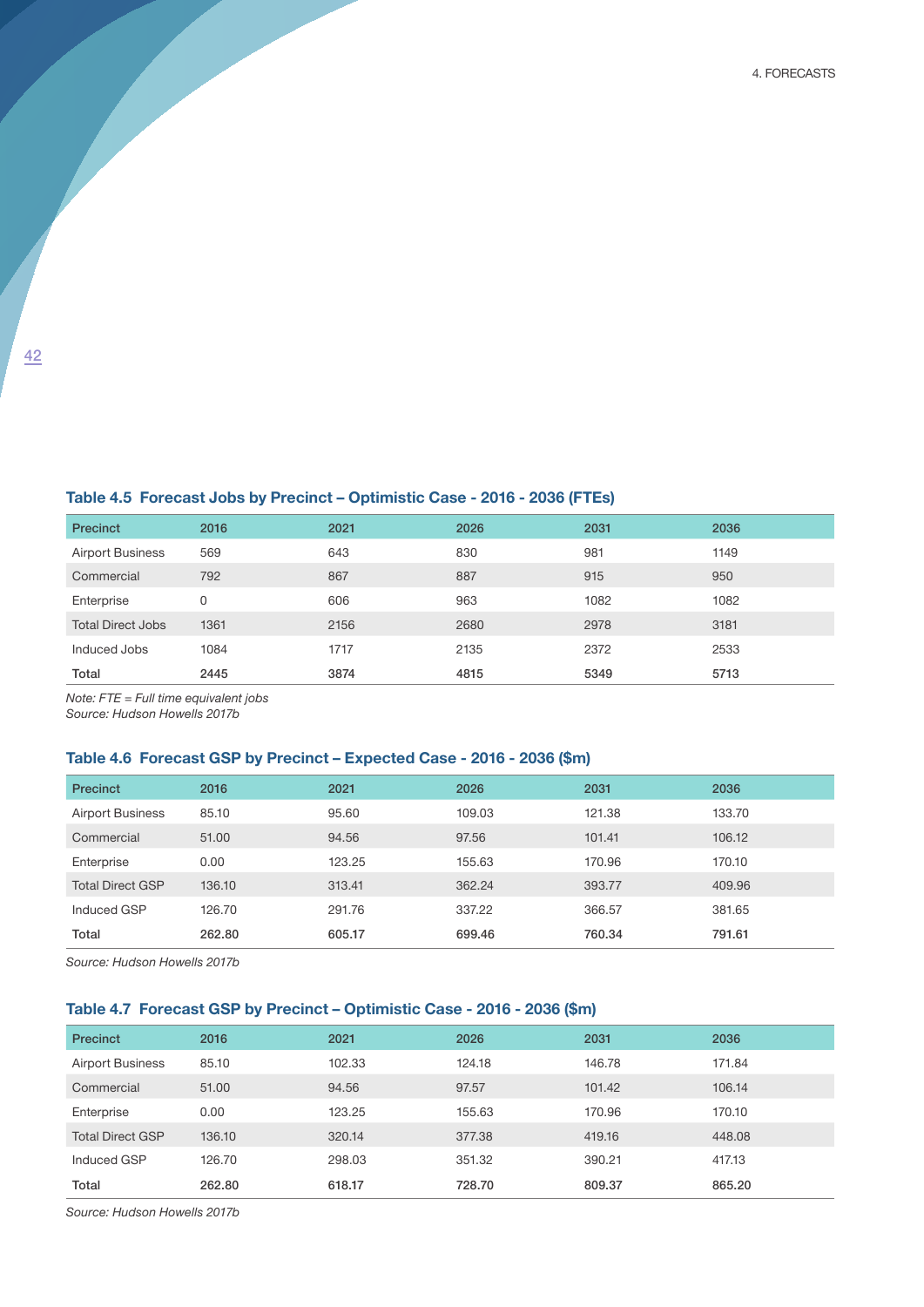#### **4.2.2 Strategic Considerations**

The results of the 2016 Business Survey and Economic Impact Assessment were compared to previous surveys and assessments undertaken in 2011 and 2008. Growth in direct on-site and off-site employment of 277 full time equivalent employees (34%) between 2011 and 2016 is consistent with growth in the airport's Commercial Precinct over that time and renewed growth in the Airport Business Precinct's aviation training, which includes six training companies. Two training companies alone accounted for 80 additional on-site jobs reflecting the importance of this activity for the airport's commercial operations.

Forecast new employment and contribution to GSP growth is dominated by the expected growth at the Enterprise Precinct, which accounts for 69% of expected growth over the next 20 years (1082 of 1571 additional direct jobs).

At the conclusion of the Business Survey, companies were asked if there was anything happening in their businesses that could impact on the aviation and property development activities at Parafield Airport during the next 5 years. Specific responses to this question included:

- "Business has expanded and may be looking for additional premises at Parafield Airport."
- "Additional premises required."
- "We aim to expand at our current location over the next 5 years and provide a number of complimentary services. This will increase our employee numbers and increase the number of people frequenting the Parafield Airport City area."
- "It would be nice to see the weeds and grass cut down on the main north road frontage."
- "Business expansion; additional storage requirements; additional employees."
- "Our business is directly related to Parafield based aircraft operators. If they grow, we grow."
- "We require a larger hangar and need to have this happen urgently, i.e. build new hangar on another block of land or develop the land or block that we are already on."
- "At the moment, we have our warehouse at Salisbury Plains. It will be good if we can have a warehouse behind or adjacent to our shop."
- "Might require additional Hangar space."

These comments reflect expected growth correlated with increased aviation activity and continued but modest growth in the Commercial Precinct.

Finally, the operations of Parafield Airport have an economic impact on the Northern Adelaide Council areas that comprise the following Local Government Areas (LGA):

- Playford;
- Salisbury;
- Port Adelaide Enfield; and
- Tea Tree Gully.

It is noted here that technically in the Input Output Tables the Northern Region of South Australia comprises only the Eastern portion of the Port Adelaide Enfield LGA. The data below have therefore been updated to include the total Port Adelaide Enfield LGA.

As detailed in this report, it is estimated the contribution of Parafield Airport to the State's GSP in 2016 is \$262.8 million. Gross Regional Product (GRP) for the four Councils as at 2016 has been estimated based on the State's Input Output Tables for 2011 (the RISE Model) and updating the tables for inflation for each local government area, and is summarised in Table 4.8.

#### **Table 4.8 LGA and Estimated Gross Regional Product - 2016**

| Council                   | <b>Estimated Gross</b><br><b>Regional Product - \$m</b> |
|---------------------------|---------------------------------------------------------|
| Playford                  | 2523                                                    |
| Salisbury                 | 5335                                                    |
| Port Adelaide Enfield     | 7696                                                    |
| <b>Tea Tree Gully</b>     | 2154                                                    |
| Total – 4 Council Regions | 17 708                                                  |
| Total - South Australia   | 170 739                                                 |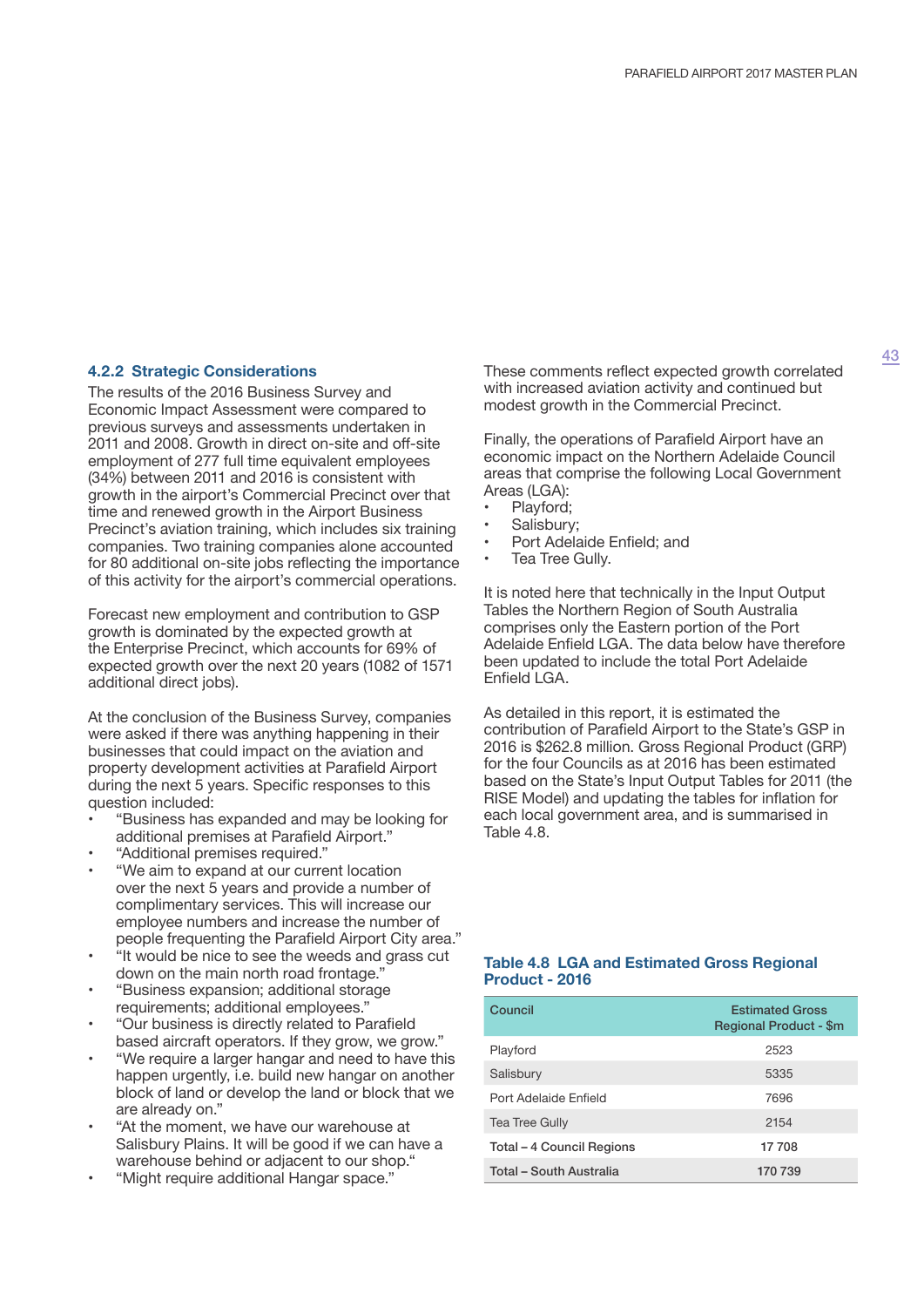<sup>44</sup> Parafield Airport's contribution to GRP (Northern Region as defined) and GSP as at 2016 is therefore estimated as:

- contribution to GRP (Northern Region)–1.48% (up from 1.19% in 2015);
- contribution to Playford and Salisbury GRP alone–3.34% (up from 2.68% in 2015); and
- contribution to GSP–0.15% (up from 0.12% in 2015).

It can therefore be seen from the above that Parafield Airport is continuing to increase its contribution to, and share of, both Northern Adelaide and State economic development.

# **4.3 Past Air Traffic Movements**

The past traffic performance for Parafield Airport for the period 1969 to 2016 was reviewed by Tourism Futures International in 2017 (TFI 2017). Figure 4.1

charts the traffic levels over that period. Two periods of history have been shown 1969 to 2000 and 2001 to 2016.

A large number of events have impacted on the volume of movements at Australia's general aviation airports, including Parafield. These include:

- major economic events such as Australian recessions, the Asian Financial Crisis of 1997 and the Global Financial Crisis of 2007/08;
- aviation-related events such as the collapse of Ansett;
- terrorist attacks and health events that slow travel growth and impact on airline revenues and profits;
- an increasing use of simulators for pilot training;
- the high Australian dollar over recent years which has increased the costs of education in Australia and has also slowed the growth in international visitor numbers to Australia;



**Figure 4.1 Aircraft Movements at Parafield Airport 1969 to 2016**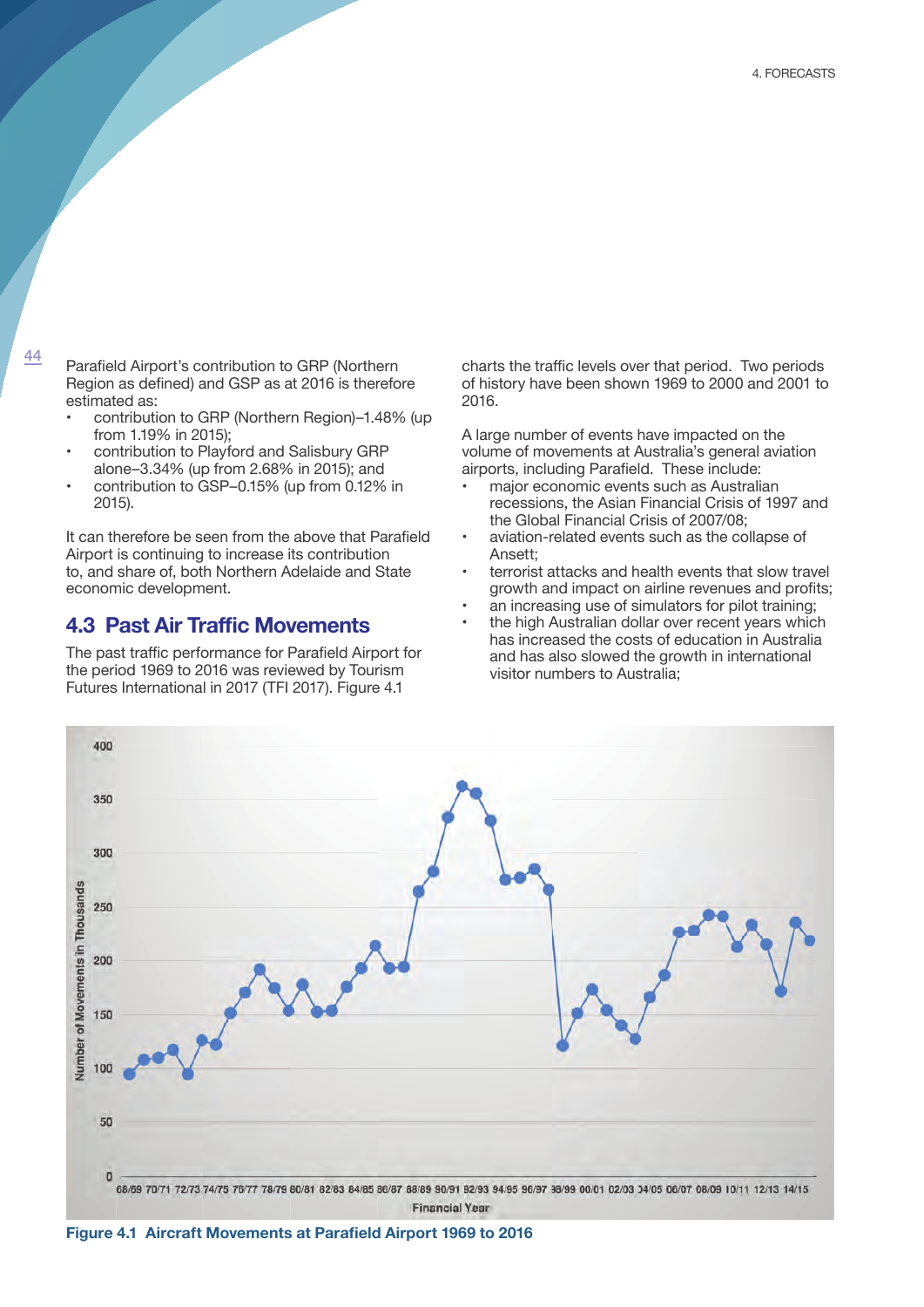- a strong mining sector which increased charter operations; and
- changes in operating hours for the tower at general aviation airports–Airservices Australia data only counts aircraft movements during operating hours.

Five aviation-training companies operate out of Parafield Airport: Adelaide Flight Training Centre, Bruce Hartwig Flying School, Flight Training Adelaide, Aerostar Aviation and University of South Australia Aviation Academy.

Flight Training Adelaide is the predominant training organisation at Parafield Airport. It has trained students from Qantas, Cathay Pacific Airlines, China Airlines, Chinese Rescue and Salvage, Dragonair, JAL Express and the Hong Kong Government Flying Service. The majority of aircraft movements at Parafield Airport are generated by Flight Training Adelaide. Flight Training Adelaide also commenced helicopter pilot training during 2008, having acquired two new helicopters during that year.

Training of local pilots also continues to grow through the services of The University of South Australia Aviation Academy, Adelaide Flight Training Centre, Aerostar Aviation and the Bruce Hartwig Flying School.

# **4.4 Future Air Traffic Movements**

To establish a forecast for Parafield, the GSP has been used as a proxy for overall activity growth. Several scenarios have been used for GSP based on forecasts published in the 2011 South Australian Supply and Demand Outlook by the Australian Energy Market Operator Ltd.

## **4.4.1 Forecast Approach and Assumptions**

As can be seen from Figure 4.1, the general aviation sector is highly volatile and difficult to forecast. The challenge is to produce forecasts that provide a reasonable growth path for master planning purposes. Tourism Futures International (2017) sought to establish relationships between movements and economic factors such as:

- South Australian GSP and population.
- Australian Gross Domestic Product (GDP);
- Asian GDP tested for China and both Northeast and Southeast China recognising the large potential for flying training for Asian airlines; and
- fuel prices.

Tourism Futures International used the South Australia GSP as a main driver following this analysis. For the Low variation, they used a lower GSP growth rate and for the High they used a higher rate (around 0.5 percentage point lower and higher) and also varied the elasticities used.

The assumption underlying the Central and High forecasts is that Asian airline growth and travel will be strong and pilot demand will grow accordingly.

For GSP, Tourism Futures International compiled forecast growth using the South Australian Government Budget and Australia Energy Market Operator Ltd and Deloitte Access Economics forecasts. South Australian GSP growth projections average:

- 1.9% for the period 2017 to 2021;
- 2.0% for the period 2022 to 2026;
- 1.8% for the period 2027 to 2031 and
- 1.6% for the period 2032 to 2037.

#### **4.4.2 Air Traffic Forecasts for Parafield Airport, December 2016**

Tourism Futures International has summarised the forecasts in Table 4.9. The forecast Compound Annual Growth Rates from 2015 to 2037 range from 0.7% to 3.1% with a central forecast of 1.8%. This produces a range for total movements in 2037 of 272,000 to 450,000 movements. (Figure 4.2)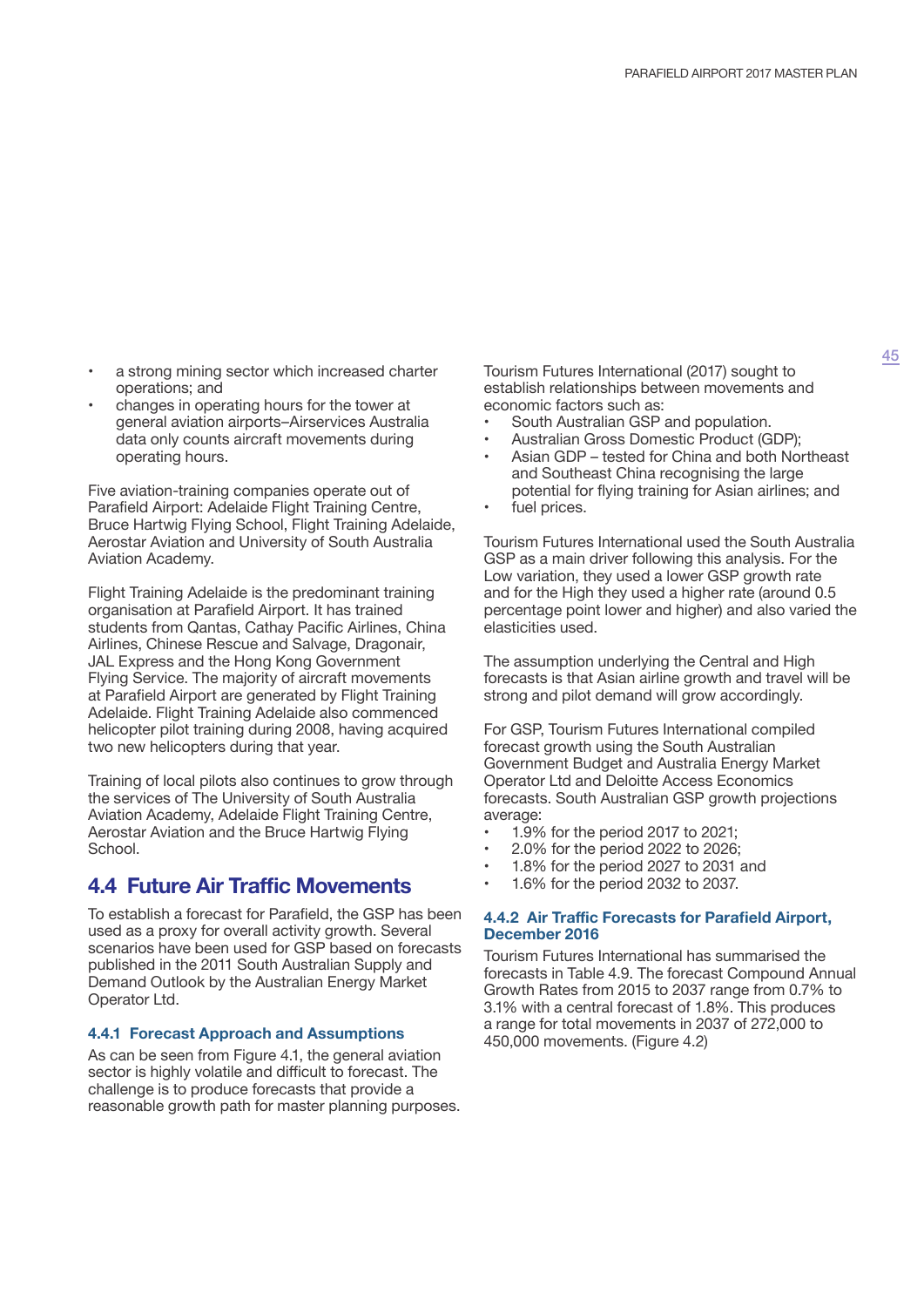4. Forecasts

## **Table 4.9 Movement Forecasts at Parafield Airport, 2015 to 2036**

| <b>Level of Forecast</b> | 000s Movements for Years end 31 December     |                                            |                    |                        |  |
|--------------------------|----------------------------------------------|--------------------------------------------|--------------------|------------------------|--|
|                          | <b>Larger Fixed Wing</b><br>(Above 7,000kgs) | <b>Other Fixed Wing</b><br>(Under 7000kgs) | <b>Helicopters</b> | <b>Total Movements</b> |  |
| <b>Central</b>           |                                              |                                            |                    |                        |  |
| 2015                     | 0.7                                          | 220.7                                      | 14.0               | 235.4                  |  |
| 2021                     | 1.0                                          | 238.9                                      | 8.7                | 248.6                  |  |
| 2026                     | 1.2                                          | 267.9                                      | 9.5                | 278.6                  |  |
| 2031                     | 1.3                                          | 297.3                                      | 10.4               | 309.0                  |  |
| 2036                     | 1.5                                          | 326.5                                      | 11.2               | 339.3                  |  |
| CAGR 2015-36             | 3.8%                                         | 1.9%                                       | $-1.1%$            | 1.8%                   |  |
| Low                      |                                              |                                            |                    |                        |  |
| 2015                     | 0.7                                          | 220.7                                      | 14.0               | 235.4                  |  |
| 2021                     | 0.9                                          | 221.6                                      | 8.0                | 230.6                  |  |
| 2026                     | 1.0                                          | 236.2                                      | 8.3                | 245.6                  |  |
| 2031                     | 1.1                                          | 249.9                                      | 8.6                | 259.6                  |  |
| 2036                     | 1.2                                          | 262.2                                      | 8.8                | 272.2                  |  |
| CAGR 2015-36             | 2.7%                                         | 0.8%                                       | $-2.2%$            | 0.7%                   |  |
| <b>High</b>              |                                              |                                            |                    |                        |  |
| 2015                     | 0.7                                          | 220.7                                      | 14.0               | 235.4                  |  |
| 2021                     | 1.0                                          | 257.0                                      | 9.0                | 267.0                  |  |
| 2026                     | 1.2                                          | 309.9                                      | 10.2               | 321.3                  |  |
| 2031                     | 1.5                                          | 369.4                                      | 11.5               | 382.4                  |  |
| 2036                     | 1.7                                          | 435.6                                      | 12.9               | 450.3                  |  |
| CAGR 2015-36             | 4.5%                                         | 3.3%                                       | $-0.4%$            | 3.1%                   |  |

*Notes: CAGR - Compound Annual Growth Rate Data for Calendar Year Source: TFI 2017*

# **4.5 Runway Capacity**

There are many varied components to an aviation system such as Parafield Airport, such that any single value of capacity is misleading. The 1996 Master Plan prepared for the FAC indicated that a figure of 520,000 movements per year would be the notional ultimate runway capacity for Parafield Airport. This assumed some arrival and departure traffic on each runway. However, re-evaluations of that capacity in 2004 and 2011 indicated that a theoretical ultimate runway capacity of 450,000 movements per year would be more realistic.

For this 2017 Master Plan, PAL undertook a review of the ultimate capacity predictions for the airport (Airbiz 2017). Airbiz confirmed that the figure of 450,000 movements was an acceptable long-term prediction of the theoretical ultimate capacity. This ultimate runway capacity of 450,000 movements per year would not be realised within the planning horizon of this Master Plan. More detailed discussion on aircraft movement forecasts is presented in Section 4.3.